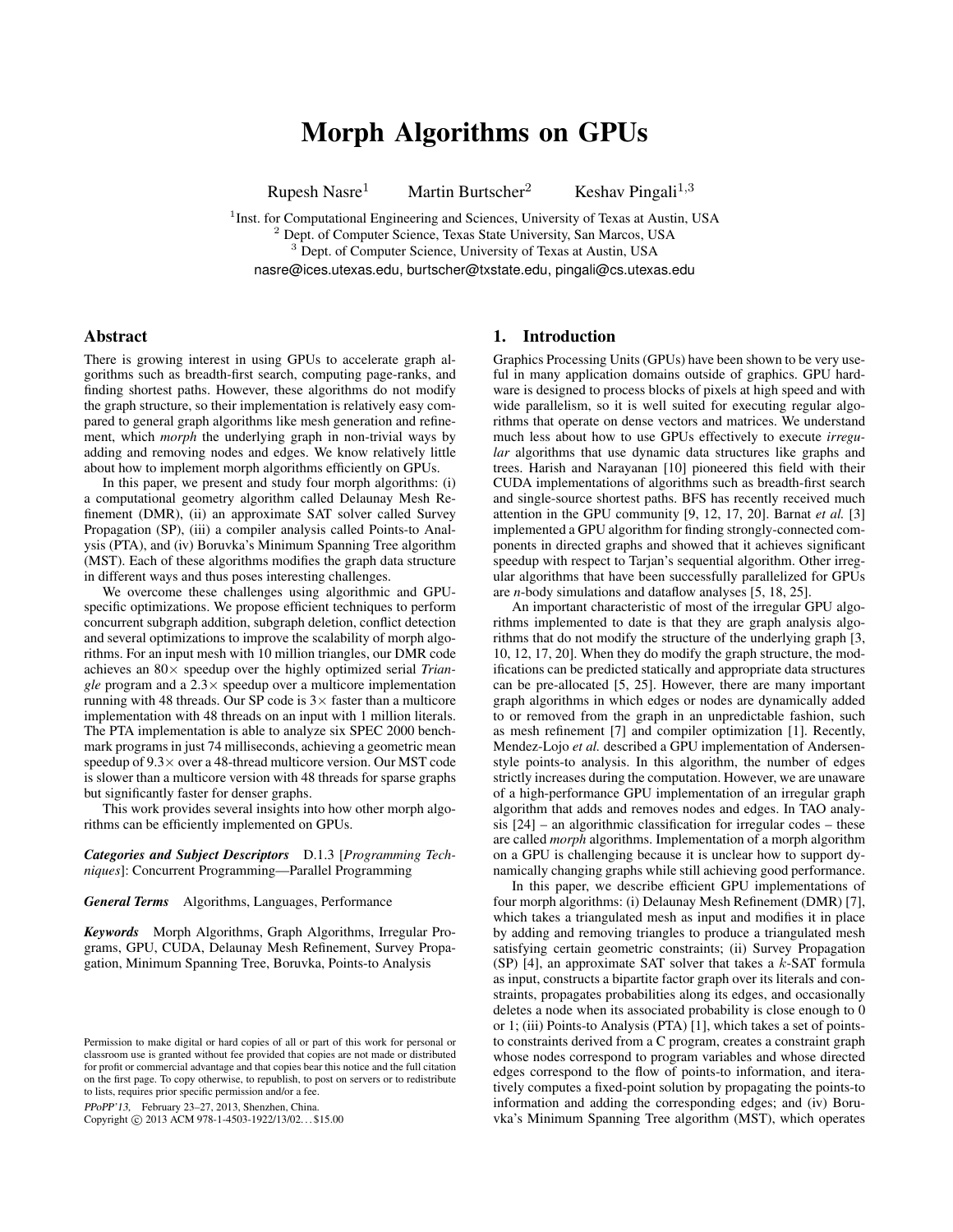on an undirected input graph and relies on the process of minimum edge contraction, which involves merging of the adjacency lists of the edge's endpoints, until an MST is formed. Each of these algorithms poses different and varying levels of challenges for a massively parallel architecture like a GPU, as we discuss next.

- In DMR, triangles are added and deleted on the fly, thus requiring careful attention to synchronization. Another challenge is memory allocation as the number of triangles added or deleted cannot be predicted *a priori*. Allocating storage statically may result in over-allocation whereas dynamic allocation incurs runtime overhead. Further, the amount of work tends to be different in different parts of the mesh, which may lead to work imbalance. During refinement, new bad triangles may be created, which can lead to an unpredictable work distribution.
- In SP, the situation is simpler as the number of nodes only decreases. Deletion of a node involves removal of a node and its edges. However, implementing subgraph deletion in a highly concurrent setting is costly due to synchronization overhead.
- Although the number of nodes is fixed in PTA (it is equal to the number of variables in the input program), the number of edges in the constraint graph increases monotonically and unpredictably. Therefore, we cannot use a statically allocated storage scheme to represent the dynamically growing graph.
- In MST, the adjacency lists of two nodes need to be merged during each edge contraction. While edge merging can be done explicitly in small graphs, it is too costly for large graphs, especially in the later iterations of the algorithm. Edge merging can also skew the work distribution.

We address these challenges by proposing several mechanisms that are novel in the context of irregular algorithms; many of them are applicable to the implementation of other morph and nonmorph algorithms on GPUs. We contrast our approach with alternative ways of addressing these challenges. The contributions of this paper are as follows.

- Many morph algorithms have to deal with neighborhood conflicts. For efficient execution, the corresponding implementation needs to be cautious [19]. We propose a GPU-friendly mechanism for conflict detection and resolution.
- Addition and deletion of arbitrary subgraphs can be implemented in several ways. We present a qualitative comparison of different mechanisms and provide guidelines for choosing the best implementation.
- Neighborhood conflicts lead to aborted work, resulting in wasted parallelism. We propose an adaptive scheme for changing the kernel configuration to reduce the abort ratio, thus leading to improved work efficiency.
- Information can be propagated in a directed graph either in a *push* or a *pull* manner, *i.e.,* from a node to its outgoing neighbors or from the incoming neighbors to the node, respectively. We compare the two approaches and observe that a *pull* model usually results in reduced synchronization.
- The amount of parallelism present in morph algorithms often changes considerably during their execution. A naive work distribution can lead to load imbalance. We propose better ways to distribute tasks across threads, which improves system utilization and, in turn, performance.
- To avoid the bottleneck of a centralized worklist and to propagate information faster in a graph, we propose using local worklists, which can be efficiently implemented in shared memory.

• Our GPU codes, written in CUDA, outperform existing stateof-the-art multicore implementations. Our DMR code is faster than a 48-core CPU version of the same algorithm [16], achieving up to  $2.3 \times$  speedup. With respect to the highly optimized and widely-used sequential CPU implementation of the Triangle program [28], our implementation achieves up to  $80\times$ speedup. Our SP code is  $3 \times$  and the PTA code is  $9.3 \times$  faster than their multicore counterparts. Our GPU implementation of MST is slower for sparse graphs (like road networks) but significantly faster for denser graphs (like RMAT).

The rest of this paper is organized as follows. We introduce Delaunay Mesh Refinement, Survey Propagation, Points-to Analysis and Boruvka's Minimum Spanning Tree algorithm and discuss the sources of parallelism in these algorithms in Sections 2 through 5. We describe our graph representation and its memory layout in Section 6. We discuss efficient implementations of morph algorithms in Section 7, where we explain generic techniques for subgraph addition and deletion, conflict detection and resolution, improving work efficiency, and using local worklists. The experimental evaluation comparing the performance of the GPU, multicore and sequential implementations is discussed in Section 8. We compare and contrast with related work in Section 9 and conclude in Section 10.

# 2. Delaunay Mesh Refinement

Mesh generation and refinement are important components of applications in many areas such as the numerical solution of partial differential equations and graphics.

DMR Algorithm The goal of mesh generation is to represent a surface or a volume as a tessellation composed of simple shapes like triangles, tetrahedra, *etc*. Although many types of meshes are in use, Delaunay meshes are particularly important since they have a number of desirable mathematical properties [7]. The Delaunay triangulation for a set of points in the plane is the triangulation such that none of the points lie inside the circumcircle of any triangle.

In practice, the Delaunay property alone is not sufficient, and it is necessary to impose quality constraints governing the shape and size of the triangles. For a given Delaunay mesh, this is accomplished by iterative mesh refinement, which successively fixes *bad* triangles (triangles that do not satisfy the quality constraints) by adding new points to the mesh and re-triangulating the affected areas. Figure 1 illustrates this process; the shaded triangle is assumed to be bad. To fix it, a new point is added at the circumcenter of this triangle. Adding this point may invalidate the empty circumcircle property for some neighboring triangles. Therefore, the affected triangles around the bad triangle are determined. This region is called the *cavity* of the bad triangle. The cavity is re-triangulated, as shown in Figure 1(c) (in this figure, all triangles lie in the cavity of the shaded bad triangle). Re-triangulating a cavity may generate new bad triangles, but the iterative refinement process will ultimately terminate and produce a guaranteed-quality mesh. Different orders of processing bad elements lead to different meshes, but all of them satisfy the quality constraints [7].

Amorphous data-parallelism in DMR The natural unit of work for parallel execution is the processing of a bad triangle. Because a cavity is usually just a small neighborhood of triangles around the bad triangle (typically 4 to 10 triangles), two bad triangles that are far apart in the mesh typically have cavities that do not overlap. Furthermore, the entire refinement process (expansion, retriangulation, and graph updating) for the two triangles is completely independent. Thus, the two triangles can be processed in parallel. This approach obviously extends to more than two triangles. However, if the cavities of two triangles do overlap, the triangles can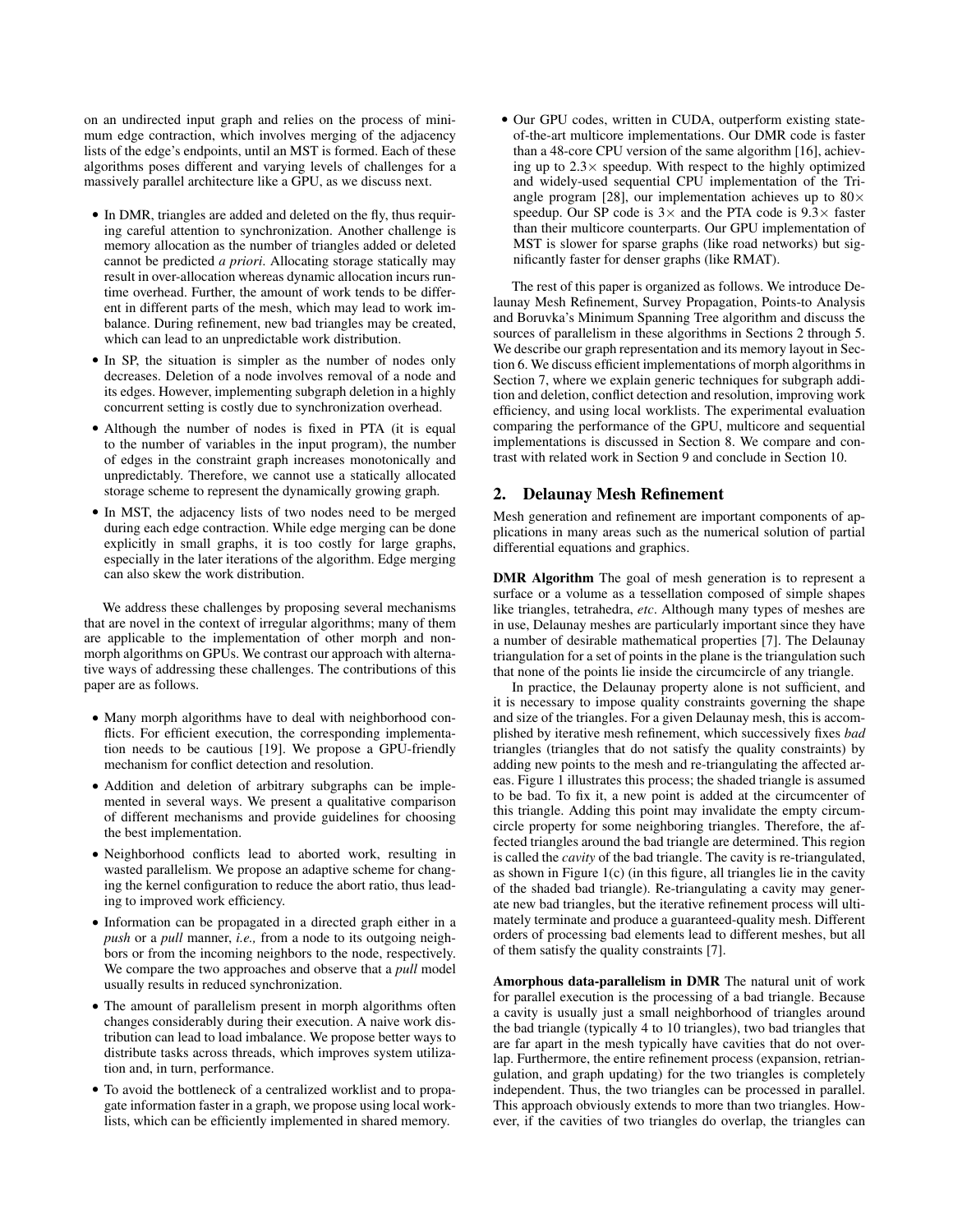

Figure 1. Refinement: Fixing a bad triangle by modifying its cavity. (a) A bad triangle (shaded) and its circumcircle indicating the overlapping triangles that form the cavity. (b) Cavity of the bad triangle and new point. (c) Refined cavity formed using the new point.



Figure 2. Parallelism profile of Delaunay Mesh Refinement

be processed in either order but only one of them can be processed at a time. Whether or not two bad triangles have overlapping cavities depends entirely on the structure of the mesh, which changes throughout the execution of the algorithm. Figure 2 shows a parallelism profile for DMR produced by the ParaMeter tool [15]. The profile was obtained by running DMR on a randomly generated input mesh consisting of 100K triangles, half of which are initially bad. The amount of parallelism changes significantly during the execution of the algorithm, and this has an impact on how we implement DMR as we discuss in Section 7.4. Initially, there are about 5,000 bad triangles that can be processed in parallel. This number increases as the computation progresses, peaking at over 7,000 triangles, after which point the available parallelism drops slowly. The amount of parallelism is higher for larger inputs.

GPU Implementation The DMR algorithm we use on the GPU is slightly different from the multicore algorithm described above. The pseudo code of our implementation is shown in Figure 3. The comments indicate if the relevant code is executed on the CPU or the GPU, or whether it is a data transfer between the two devices.

The main program starts with the host code (on the CPU) reading an input mesh from a file. The mesh is initially stored in the CPU's memory and has to be transferred to the GPU via an explicit call to the cudaMemcpy() function. Then the GPU performs a few initialization steps. These include resetting the deletion flag of each triangle, identifying if a triangle is bad, and computing the neighborhood of each bad triangle. Next, the host code repeatedly invokes the refinement kernel, which re-triangulates the mesh. In each invocation, a thread operates on a bad undeleted triangle, creates a cavity around that triangle, re-triangulates the cavity, marks the triangles in the old cavity as deleted, and adds the new triangles to the mesh. If any of the new triangles are bad, the thread sets a flag changed to inform the host that another kernel invocation is necessary. Thus, the host code only stops invoking the GPU kernel once there are no more bad triangles to process. At this stage, the refined mesh is transferred back to the CPU using another call to cudaMemcpy(). We emphasize that all of the refinement code executes on the GPU. The CPU is responsible only for reading the input mesh, transferring it to the GPU, repeatedly invoking the GPU kernel, and transferring the refined mesh back.

| $main$ $()$ :                                      |                                                                  |
|----------------------------------------------------|------------------------------------------------------------------|
| read input mesh                                    | $11$ CPU                                                         |
| transfer initial mesh                              | // $CPU \rightarrow GPU$                                         |
| initialize_kernel()                                | $11$ GPU                                                         |
| $\mathbf{d}\mathbf{o}$ {                           |                                                                  |
| $refine_kernel()$                                  | $11$ GPU                                                         |
| transfer changed                                   | // $GPU \rightarrow CPU$                                         |
| $\}$ while changed                                 |                                                                  |
| transfer refined mesh                              | // $GPU \rightarrow CPU$                                         |
| $refine_{\text{[kernel]}}()$ :                     |                                                                  |
| <b>foreach</b> triangle $t$ in my worklist {       |                                                                  |
| if $t$ is bad and not deleted {                    |                                                                  |
| create and expand cavity around $t$                |                                                                  |
| mark all triangles in the cavity with my thread id |                                                                  |
| $-$ -global-sync()                                 |                                                                  |
| check and re-mark with priority // Section 7.3     |                                                                  |
| $-$ global $-s$ ync $()$                           |                                                                  |
|                                                    | <b>if</b> all cavity-triangles are marked with my thread id $\{$ |
| create new cavity by retriangulating               |                                                                  |
| delete triangles in old cavity from mesh           |                                                                  |
| add triangles from new cavity to mesh              |                                                                  |
| <b>if</b> any new triangle is bad $\{$             |                                                                  |
| $changed = true$                                   |                                                                  |
| ł                                                  |                                                                  |
| $\}$ else $\{$                                     | $11$ back-off                                                    |
| $changed = true$                                   |                                                                  |
| $\}$ } }                                           |                                                                  |

Figure 3. Pseudo code of our DMR implementation

Our approach is *topology-driven* [24], *i.e.,* threads process both good and bad triangles. In contrast to a *data-driven* approach [24], which processes only the bad triangles, a topology-driven approach may perform more work and threads may not have useful work to do at every step. However, a data-driven approach requires maintenance of a worklist that is accessed by all threads. A naive implementation of such a worklist severely limits performance because work elements must be added and removed atomically. Therefore, we use a topology-driven approach and add optimizations to improve work efficiency (*cf*. Section 7.4). Topology-driven approaches have also been used in GPU implementations of other algorithms [18].

# 3. Survey Propagation

Survey Propagation is a heuristic SAT solver based on Bayesian inference [4]. The algorithm represents a Boolean SAT formula as a *factor graph*, which is a bipartite graph with literals on one side and clauses on the other. An undirected edge connects a literal to a clause if the literal participates in the clause. The edge is given a value of -1 if the literal in the clause is negated, and +1 otherwise. The general strategy of SP is to iteratively update each literal with the likelihood that it should be assigned a truth value of *true* or *false*. The amorphous data-parallelism in this algorithm arises from the literals and clauses that need to be processed. Although there are no ordering constraints on processing the elements, different orders may lead to different behavior. An example 3-SAT formula and the corresponding factor graph are given in Figure 4.

SP has been shown to be quite effective for hard SAT instances [4]. For  $K = 3$ , *i.e.*, when the number of literals per clause is three, a SAT instance becomes hard when the clause-to-literal ratio is close to 4.2. We focus on hard SAT problems in this work.

SP Algorithm The SP algorithm proceeds as follows. Each phase of the algorithm first iterates over the clauses and the literals of the formula updating 'surveys' until all updates are below some small epsilon. Then, the surveys are processed to find the most biased literals, which are fixed to the appropriate value. The fixed literals are then removed from the graph. If only trivial surveys remain or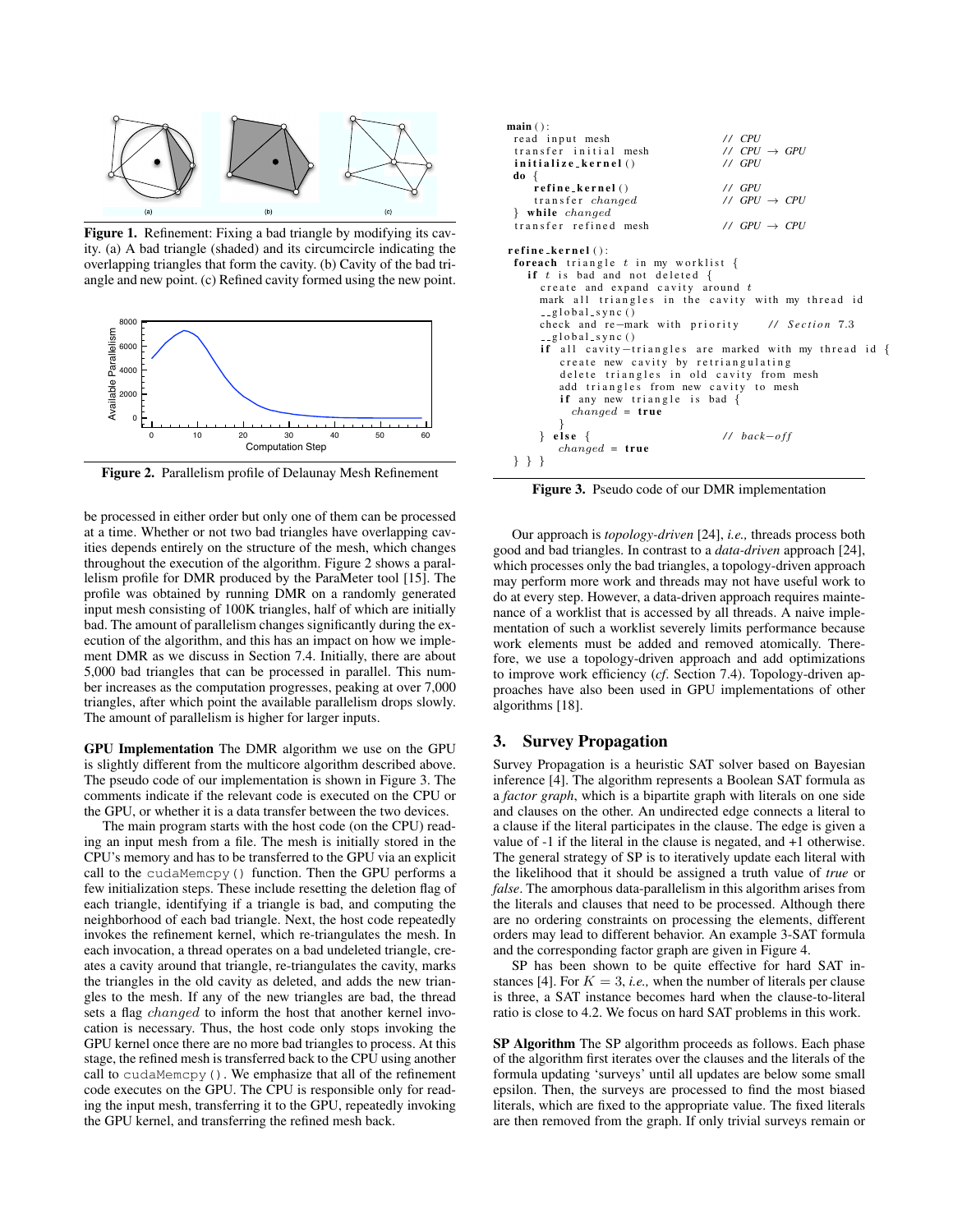

Figure 4. Factor graph of  $(x_1 + \overline{x_2} + x_3)(\overline{x_2} + x_4 + x_5)(x_1 +$  $x_4 + x_5(\overline{x_3} + \overline{x_4} + \overline{x_5})(x_2 + x_3 + \overline{x_4})$ . Dotted edges are negated.

the number of literals is small enough, the problem is passed on to a simpler solver. Otherwise, the algorithm starts over with the reduced graph as input. It performs as many such phases as are necessary until no more literals can be fixed. If there is no progress after some number of iterations, the algorithm gives up.

Amorphous data-parallelism in SP The active nodes are the literals in the factor graph. Initially every literal node is active. If the surveys on some edges change during processing, the nodes' neighbors' neighbors (*i.e.,* other literals in common clauses) become active. Thus, the neighborhood of each active node encompasses the neighbors and neighbors' neighbors.

Each iteration of SP touches a single node's neighborhood in the factor graph. Iterations conflict with one another if their neighborhoods overlap. The structure of the graph is mostly constant, except that nodes are removed occasionally when their values become stable (*i.e.,* biased towards 0 or 1). Thus, the available parallelism reflects the connectivity of the graph and remains roughly constant, dropping infrequently as nodes are removed from the graph. SP is a heuristic SAT solver, and it behaves non-deterministically.

GPU Implementation Our implementation of SP first generates a random SAT formula based on the input number of clauses and literals. After initialization, the surveys are propagated through the edges in the factor graph until the surveys stabilize or until a fixed number of iterations has been performed. Next, the literals are updated to reflect their bias towards their neighbors (the clauses) for satisfiability. If the kernel updates the bias of any literals, a process of decimation kicks in, which removes any literals whose bias is close to *true* or *false*. Once the biased literals have been removed, the reduced factor graph is processed again, continuing with the current state of the surveys and biases.

# 4. Points-to Analysis

Points-to analysis is a key static compiler analysis. We implement a variant of the flow-insensitive, context-insensitive, inclusion-based points-to analysis [1]. It works on the points-to constraints obtained from the input program's statements and computes a fixed-point points-to solution based on the constraints.

PTA Algorithm PTA operates on a constraint graph in which nodes correspond to pointers and each directed edge between two nodes represents a subset relationship between the points-to sets of the corresponding two pointers. In other words, the points-to information *flows* from the source to the target node along an edge. There are four kinds of constraints: address-of (p =  $\alpha$ q), copy (p = q), load (p =  $\star$ q) and store ( $\star$ p = q). The address-of constraints determine the initial points-to information in the constraint graph and the other three types of constraints add edges. The pointsto information is then propagated along these edges until convergence. Due to the accumulation of new points-to information at some nodes, the load and the store constraints add more edges to the constraint graph and create additional opportunities for propagation. This process continues until a fixed-point is reached. The final points-to information is then available at the pointer nodes. An



Figure 5. Points-to constraints and states of the constraint graph

example set of constraints and the state of the constraint graph in different stages of the algorithm are shown in Figure 5.

Amorphous data-parallelism in PTA PTA has been shown to exhibit a moderate amount of parallelism [18, 26]. Its source of parallelism is the optimistic propagation of points-to information along edges that do not have common nodes. Although the amorphous data-parallelism in PTA is input dependent, it usually increases gradually at first, remains high for some time and then slowly decreases (similar to DMR). Although conflicts can be handled using atomics, we employ a novel pull-based approach that avoids synchronization (*cf*. Section 6.4).

GPU Implementation Our PTA implementation first extracts points-to constraints from an input C/C++ program and transfers them to the GPU. The initialization kernel initializes each pointer with a 'null' points-to set. Processing of each constraint happens in two phases. In the first phase, the constraints are evaluated to determine their source and destination. In the second phase, the pointsto information is actually updated/propagated. First, the address-of constraints are processed in this two-phase manner. Then, the remaining three kinds of constraints are also processed in a two-phase manner. In the first phase, the constraints add edges to the graph. In the second phase, the points-to information is propagated along these edges. This process repeats until a fixed-point is reached. Finally, the points-to information is copied to the CPU.

# 5. Boruvka's Minimum Spanning Tree Algorithm

Boruvka's algorithm computes a minimum spanning tree of an edge-weighted undirected graph (without self-loops) through successive applications of *edge contraction*. Edge contraction is a general operation on a graph in which an edge is chosen and the two end points of that edge are fused to form a new node that is connected to all nodes incident on either of the two original nodes.

MST Algorithm Boruvka's algorithm is an *unordered* algorithm [24]: if an edge  $(a, b)$  is the lightest edge connecting its end point  $a$  to its end point  $b$ , it can be contracted. This is in contrast to Kruskal's algorithm, which is an *ordered* algorithm in which edge contractions are performed in increasing weight order. For efficiency, our implementation of edge contraction does not literally merge the incident edges on the two nodes being fused; instead, we maintain groups of endpoints that form a partition over nodes. Only edges whose endpoints lie in distinct components are eligible for contraction. The number of partitions (which we call components) decreases and the partition sizes grow as edges are contracted. The algorithm stops when there is only one component left. The contracted edges form the MST of the original graph.

Amorphous data-parallelism in MST Initially, there is a lot of parallelism in Boruvka's minimum spanning tree algorithm as half the nodes can perform independent edge contractions. After each edge contraction, the graph becomes denser with fewer nodes, lowering the available parallelism. This is why many parallel MST implementations begin with Boruvka's algorithm but switch algorithms as the graph becomes dense.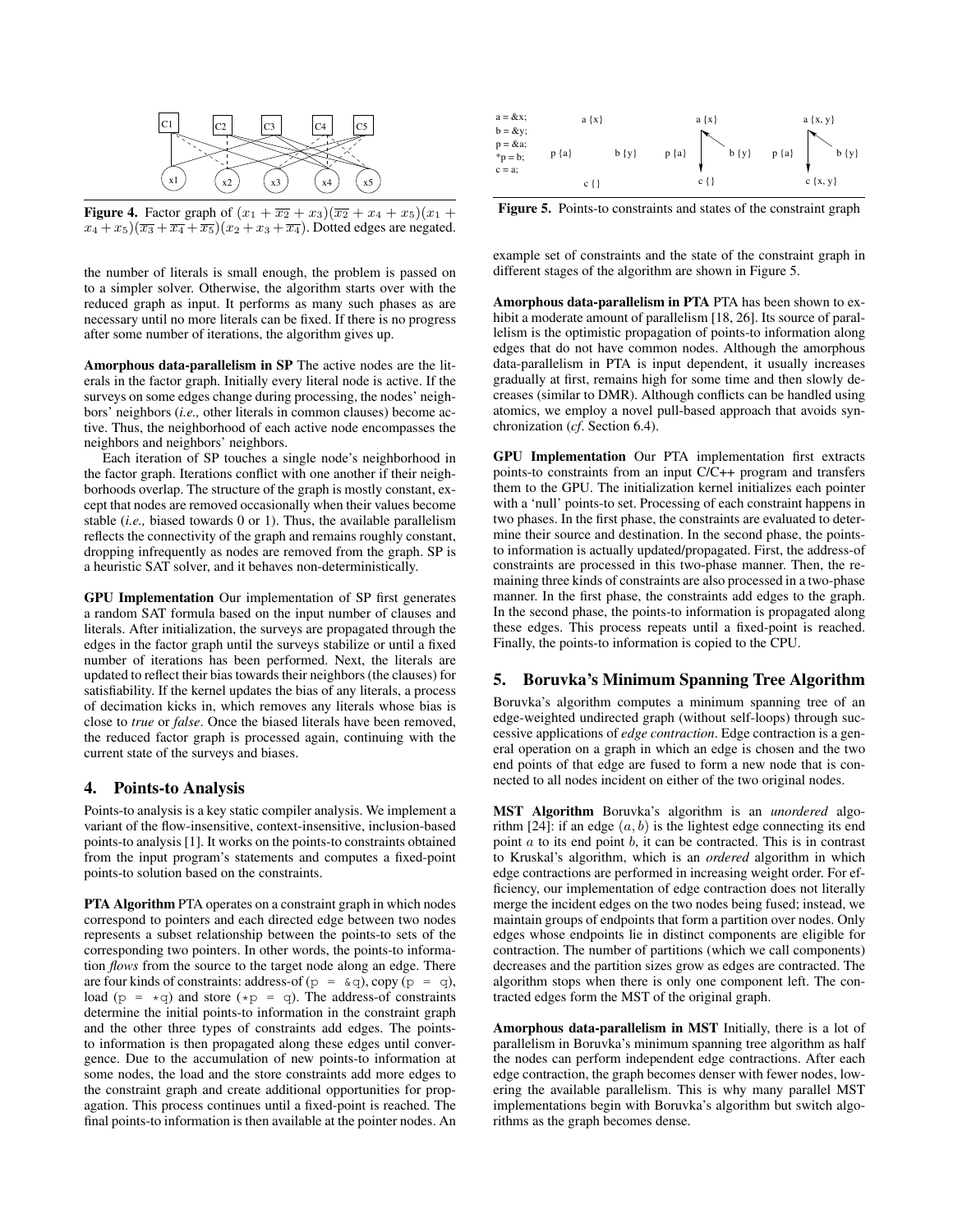GPU Implementation Initially, each node forms its own component in our MST implementation. Then, it repeatedly performs pseudo edge contractions. The process is divided into multiple kernels. The first kernel identifies the minimum edge of each node whose other endpoint is in another component. The second kernel isolates the minimum inter-component edge for each component. Since the sequence of the identified edges can form cycles over components (due to common edge weights), the third kernel finds the partner component with which each component needs to be merged to break these cycles. This is done by choosing the component with minimum ID as a cycle representative. All components in a cycle are then merged with the cycle representative in the fourth kernel. The process repeats until there is a single component. The inter-component minimum-weight edges are the MST.

# 6. Graph Representation on the GPU

We store the graphs in compressed sparse row (CSR) format. Thus, all edges are stored contiguously with the edges of a node stored together. Each graph node records a start offset into the edge array. This representation makes it easy to find a node's outgoing neighbors and improves locality since the edges of a node are stored together. By default, we store outgoing edges, but the same representation can be used to store incoming edges (*e.g.*, PTA). This representation assumes directed edges. For undirected graphs (*e.g.*, MST and SP), we store each edge twice, once for each direction.

#### 6.1 Memory Layout Optimization

In many graph algorithms, computation 'flows' from a node to its neighbors. For instance, in DMR, the refinement process works by identifying a cavity around a bad triangle. Therefore, neighboring graph elements that are logically close to each other should also be close to each other in memory to improve spatial locality. We optimize the memory layout in this way by performing a scan over the nodes that swaps indices of neighboring nodes in the graph with those of neighboring nodes in memory. This optimization is similar in spirit to the data reordering approach by Zhang *et al.* [33].

#### 6.2 Graph Specialization for DMR

We focus on 2D DMR, which operates on a triangulated mesh and modifies it in place to produce a refined triangulated mesh. Each triangle is represented by a set of three coordinates and each coordinate is simply an ordered pair  $\langle x, y \rangle$ . The triangle vertices are stored in two associative arrays for the x and y coordinates, and the n triangles are stored in an  $n \times 3$  matrix, where the three entries per line designate indices into the x and y coordinate arrays.

This simple representation is, in theory, sufficient for performing mesh refinement. However, for performance reasons, it is essential to also keep connectivity information with each triangle to accelerate the formation of a cavity, which requires the determination of the neighbors of a given triangle.

One possible representation for the neighbor information is a Boolean adjacency matrix in which an entry  $[i, j]$  is true if triangles  $\pm$  and  $\pm$  are adjacent to each other in the mesh. However, since meshes are very sparse, an adjacency matrix representation would waste a lot of space. As is well known, a more compact way of storing sparse graphs is using adjacency lists or sparse bit vectors. However, since we are dealing with a triangulated mesh, it is easy to see that each triangle can have at most three neighbors. Therefore, the neighborhood information of the n triangles can be represented by an  $n \times 3$  matrix. Boundary triangles may have only one or two neighbors. We further record which edge is common between a triangle and its neighbor. Additionally, we maintain a flag with each triangle to denote if it is bad. Note that all of this information needs to be computed when a new triangle is added to the mesh during refinement.

## 6.3 Graph Specialization for SP

SP is based on a factor graph with two kinds of nodes: one for literals and one for clauses. We split the graph nodes into two arrays and store the clauses separately from the literals. This simplifies the processing since one kernel only works on clause nodes whereas two other kernels only work on literal nodes. Note that the edges connect both kinds of nodes.

Since the factor graph is undirected, surveys flow freely from clause nodes to literal nodes and vice versa. Therefore, it is essential to be able to easily find the neighbors of a type, given a node of the other type. To make neighbor enumeration efficient, we store mappings from each clause to all the literals it contains and from each literal to all the clauses it appears in. Fortunately, each clause has a small limit on the number of literals it can contain, which is the value of  $K$  in the  $K$ -SAT formula. As in DMR, this allows accessing literals in a clause using a direct offset calculation instead of first having to read the starting offset. Note, however, that this optimization is only possible for the clause-to-literal mapping. Since a literal may appear in an unpredictable number of clauses, the literal-to-clause mapping uses the standard CSR format.

# 6.4 Graph Specialization for PTA

In its iterative processing, PTA operates in two synchronized phases: one to add new directed edges between nodes and another to propagate information along the edges. There are two ways to manage propagation: *push*-based and *pull*-based. In a push-based method, a node propagates points-to information from itself to its outgoing neighbors, whereas in a pull-based method, a node pulls points-to information to itself from its incoming neighbors. The advantage of a pull-based approach is that, since only one thread is processing each node, no synchronization is needed to update the points-to information. Although some other thread may be reading the points-to information, due to the monotonicity of flowinsensitive points-to analysis (*i.e.,* new edges may be added but no edges are deleted), it is okay to read potentially stale points-to information as long as the up-to-date information is eventually also read [26]. In contrast, in a push-based approach, multiple threads may simultaneously propagate information to the same node and, in general, need to use synchronization.

To implement a pull-based approach, each node keeps a list of its incoming neighbors. Unfortunately, since the number of edges is not fixed, we cannot rely on a single static list of incoming edges but need to maintain a separate list for each node to allow for dynamic growth (*cf*. Section 7.1).

#### 6.5 Graph Specialization for MST

The MST algorithm repeatedly merges components (disjoint sets of nodes) until a single component remains. Conceptually, these components are similar to the clauses in SP. Thus, our MST implementation also maintains a many-to-one (nodes-to-component) mapping and a one-to-many (component-to-nodes) mapping. The key differences are that a literal may be part of multiple clauses in SP whereas a node is part of only a single component in MST, which simplifies the implementation. However, in SP, the number of literals in a clause is bounded by  $K$  (a small number) whereas in MST the size of a component can change in each iteration. These changes require dynamic updates to the two mappings, which complicate the MST implementation.

# 7. Accelerating Morph Algorithms on GPUs

Many morph algorithms involve common operations and depend upon efficient strategies to implement these operations. Such strategies often work across a range of algorithms and can be tailored to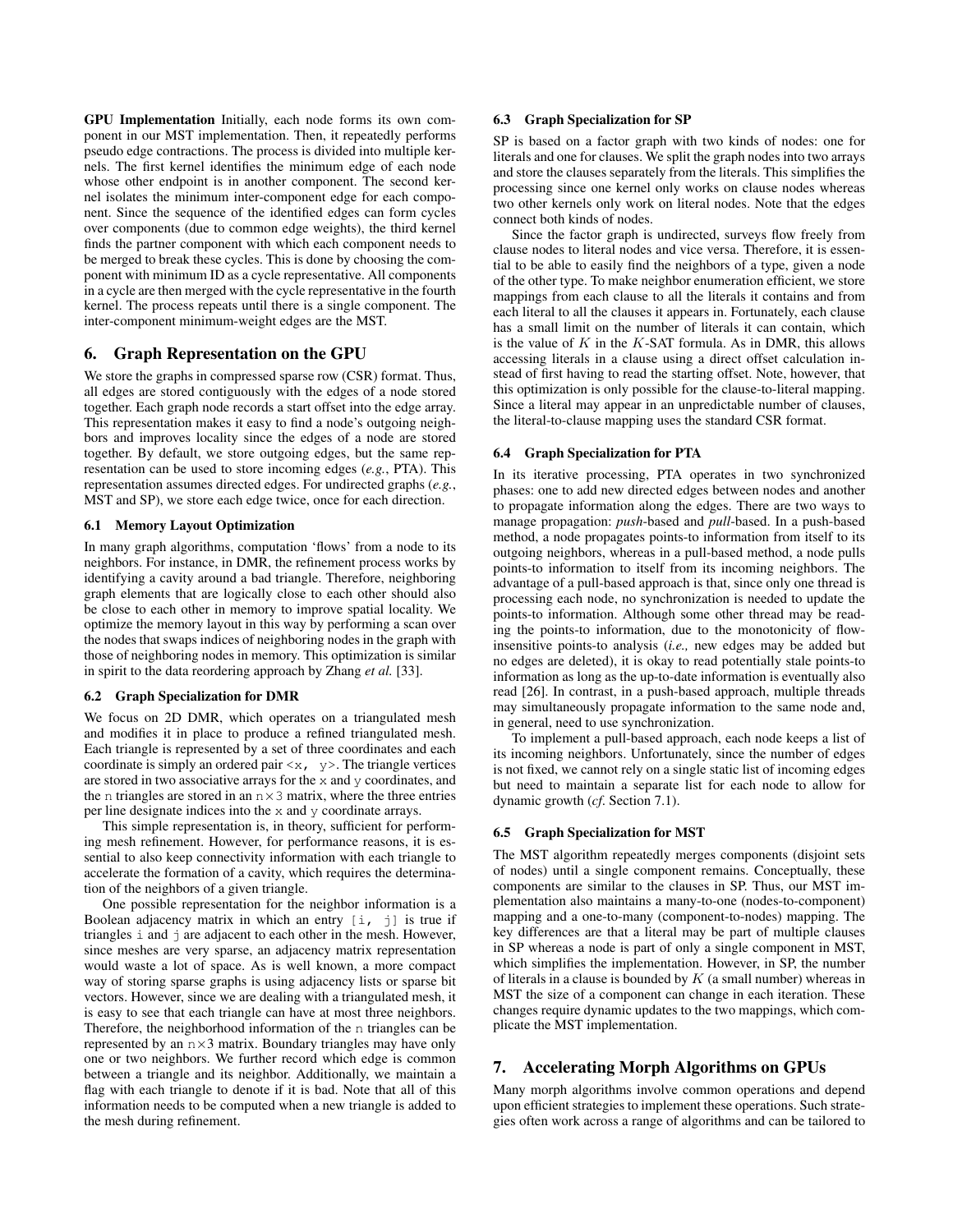special needs. We now discuss several techniques for different scenarios we encountered while implementing our morph algorithms.

# 7.1 Subgraph Addition

Addition of a subgraph is a basic operation in graph algorithms that increases the number of graph elements. For instance, in DMR, the number of triangles in the mesh increases, in PTA, the number of edges increases, and in MST, the number of nodes in a component increases. Subgraph addition can be performed in various ways.

*Pre-allocation* If the maximum size of the final graph is bound by a reasonably small factor of the original graph size, one may simply choose to pre-allocate the maximum amount of memory required. For instance, a PTA implementation may choose to preallocate memory for all the address-taken variables in the input constraints for each pointer to avoid allocating on the fly. Preallocation often results in a simpler implementation and higher performance. However, due to wasted space, the implementation may quickly run out of memory for larger inputs. MST is a special case: the components are graphs without edges (*i.e.,* sets) and, although the component sizes grow, the sum of the nodes in all components is constant. Therefore, the newly formed components can be handled by reshuffling the nodes in an array.

*Host-Only* Another way of identifying additional memory requirements is by pre-calculation, where the host code performs some computation to determine the amount of memory that will be needed in the next kernel. It then either allocates the additional storage (using cudaMalloc()) or re-allocates the existing plus additional storage. For example, in each iteration of DMR, our host code pre-calculates the maximum number of new triangles that can be added by the next kernel invocation depending upon the current number of bad triangles in the mesh and performs the corresponding memory reallocation. Although reallocation can be costly due to memory copying, by choosing an appropriate over-allocation factor, the number of reallocations can be greatly reduced. Similarly, in PTA, the host code can compute the additional number of points-to facts to be propagated in the next iteration and allocate additional storage accordingly.

*Kernel-Host* An alternative to host-side pre-calculation is to calculate the future memory requirement in the kernel itself and inform the host about it. The host can then either allocate additional storage or perform a re-allocation. The advantage of Kernel-Host over Host-Only is that the computation of the amount of memory needed may be able to piggyback on the main kernel processing.

*Kernel-Only* The most complicated way of dealing with subgraph addition is to allocate memory in the kernel itself. CUDA 2.x devices support mallocs in kernel code with semantics similar to CPU heaps. Thus, a malloced region can span kernel invocations, can be pointed to by pointers from different threads, *etc*. We employ this strategy in PTA to allocate storage for the incoming edges of a node. Each node maintains a linked list of chunks of incoming neighbors. Each chunk contains several nodes. The best chunk size is input dependent and, in our experiments, varies between 512 and 4096. Chunking reduces the frequency of memory allocation at the cost of some internal fragmentation. To enable efficient lookups, we sort the nodes in the chunks by ID.

Clearly, the best way to perform subgraph addition is application dependent. Pre-allocation usually performs better but can suffer from over-allocation. The host-only approach is suitable when it is relatively easy for the host to compute the additional memory requirement, which may not be the case because the data often only reside on the device. If the calculation of the additional memory requires a non-trivial computation based on the current state of the graph, a kernel-host approach is probably preferable.

The host-only and kernel-host strategies should be used when memory allocation is global with respect to the graph, as is the case for DMR. The kernel-only approach is well-suited when memory allocation is local to a part of the graph. For instance, PTA may require additional memory for individual pointer nodes.

# 7.2 Subgraph Deletion

*Marking* If a morph algorithm operates mostly on a fixed graph where nodes and edges are only deleted occasionally, it may be best to simply mark the corresponding nodes and edges as deleted. We employ this strategy in SP since the decimation process is called infrequently. The marking approach is simple to implement, reduces synchronization bugs, and usually performs well as long as only a small fraction of the entire graph is deleted.

*Explicit Deletion* When an application performs both deletions and additions of subgraphs, simple marking may rapidly increase the unused space. In such codes, explicit freeing of the deleted memory may be necessary (*e.g.*, using free or cudaFree) to ensure that the deleted memory can be reused for graph additions. This approach is particularly suitable for local deletions. Otherwise, the implementation may have to compact the storage to obtain a contiguous data layout, resulting in high overheads.

*Recycle* An implementation may also choose to manage its own memory. It can then reuse the deleted memory of a subgraph for storing a newly created subgraph. This strategy works well if the memory layout is such that the new data fit within the memory of the old data. We use this strategy in DMR. Memory recycling offers a useful tradeoff between memory-compaction overhead and the cost of allocating additional storage.

There is no single best subgraph addition and deletion strategy; the choice should be guided by the application and the scale of the underlying problem. However, the above classification of these well-known techniques can help a morph-algorithm implementer select an appropriate strategy.

#### 7.3 Probabilistic 3-Phase Conflict Resolution

Activities that require disjoint neighborhoods necessitate conflict resolution mechanisms across threads. One way to deal with conflicts is using mutual exclusion (implemented with atomic instructions), but this approach is ill-suited for GPUs due to the large number of threads. Therefore, we have developed an efficient 3-phase strategy to detect and resolve conflicts (*cf*. Figure 3). We explain it in the context of DMR, but it is generally applicable.

We exploit the parallelism in DMR by optimistically assuming that cavities around bad triangles do not overlap. When this assumption is valid, multiple bad triangles can be processed and refined in parallel. However, this strategy requires a mechanism to check for conflicts between threads and for resolving them.

*Conflict checking* A naive way to check for conflicts (*i.e.,* cavity overlap) is to use the two-phase procedure *race-and-check*. In the *race* phase, each thread marks the triangles in the cavity that it wants to refine, and in the *check* phase, the thread checks if its markings still exist. If all markings of thread  $t_1$  exist,  $t_1$  can go ahead and refine the cavity. Otherwise, some other thread  $t_2$  has succeeded in marking (part of) the cavity and  $t_1$  must back off. For correct execution, it is essential that the *race* phase of all threads finishes before the *check* phase of any thread starts. This requires a global barrier between the two phases.

*Barrier implementation* Current GPU architectures do not directly support global barriers in hardware, so barriers need to be implemented in user code. One way to implement a global barrier inside a kernel is using atomic operations on a global variable. Each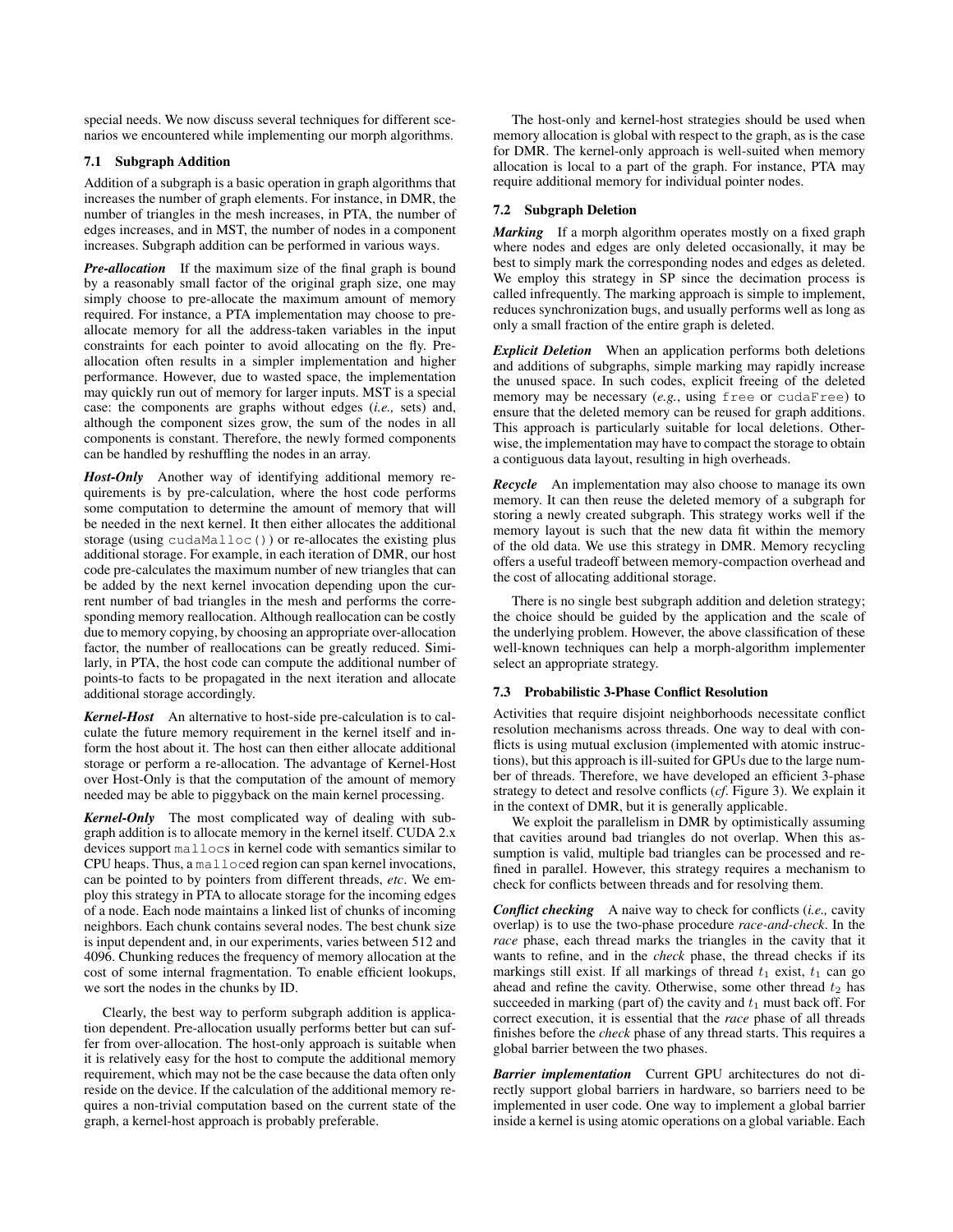thread atomically decrements the variable, initially set to the number of threads, and then spins on the variable until it reaches zero. Unfortunately, this method is particularly inefficient on GPUs because of the large number of threads, because atomic operations are significantly slower than non-atomic accesses [29], and because of the high memory bandwidth requirement of the spinning code.

A better way of implementing a global barrier is to use a hierarchical approach in which threads inside a block synchronize using the \_syncthreads() primitive and block representatives (*e.g.*, threads 0) synchronize using atomic operations on a global variable. The hierarchical barrier significantly improves performance over the naive barrier implementation.

Xiao and Feng developed an even more efficient global barrier that does not require atomic operations [31]. However, their code was developed for pre-Fermi GPUs, which do not have caches, so writes to global variables directly update the global memory. Fermi GPUs have incoherent L1 caches and a coherent L2 cache, which may optimize global writes by not writing them through to global memory. Therefore, Xiao and Feng's barrier code needs to be augmented with explicit \_threadfence() calls after writes to global memory to make the writes visible to all threads.

*Avoiding live-lock* Assuming conflict detection is implemented using a marking scheme coupled with a global barrier, the detected conflicts still need to be resolved. This can easily be achieved by backing off conflicting transactions. Thus, if the cavities created by two or more threads overlap, all affected threads back off, which guarantees conflict-free refinement but may result in live-lock.

One way to address live-lock is by reducing the number of threads, thereby reducing the probability of conflicts. However, avoiding live-lock cannot be guaranteed unless only one thread is running. Thus, when live-lock is detected, *i.e.,* when no bad triangle is refined during a kernel invocation, the next iteration can be invoked with just a single thread to process the current bad triangles serially. The following kernel invocation can resume parallel execution. However, running a single-threaded GPU kernel to avoid conflicts is an inefficient way of addressing this issue.

A better solution is to avoid live-lock with high probability by prioritizing the threads, *e.g.*, using their thread IDs. A thread with a higher ID gets priority over another thread with a lower ID. This approach changes the two-phase *race-and-check* procedure into *race-and-prioritycheck*. The *race* phase works as before, *i.e.,* each thread marks the triangles in its cavity with its thread ID. In the *prioritycheck* phase, thread  $t_i$  checks the marking  $t_m$  on each triangle in its cavity and uses the following priority check.

- 1. if  $t_i == t_m$  then  $t_i$  owns the triangle and can process the cavity if the remaining triangles in the cavity are also owned by  $t_i$ .
- 2. if  $t_i < t_m$  then  $t_m$  has priority and  $t_i$  backs off.
- 3. if  $t_i > t_m$  then  $t_i$  has priority and  $t_i$  changes the marking on the triangle to its thread ID.

Note that it is not necessary for a thread to remove its markings when it backs off. Whereas the above modification greatly alleviates the probability of live-lock, it introduces another. Two threads may process overlapping cavities simultaneously due to a race in the *prioritycheck* phase. The following scenario illustrates the issue. Two cavities that share a triangle are processed by threads  $t_i$ and  $t_i$ . Let  $t_i > t_j$ . In the *race* phase, both threads mark the common triangle. Let the lower priority thread  $t_j$  write its ID last. Thus, the common triangle is marked by  $t_j$  at the end of the *race* phase. After the global synchronization, both threads check if they own all the triangles in their cavities. Let thread  $t_j$  check the marking of the common triangle first. It finds the triangle marked with its ID. Assuming that it also owns all the remaining triangles,  $t_i$  is ready to process its cavity. Now the higher priority thread  $t_i$  starts its *priori*- *tycheck* phase and finds that the common triangle has been marked by a lower priority thread. Therefore,  $t_i$  changes the marking to its own ID. Assuming that it owns the remaining triangles,  $t_i$  is also ready to process its cavity. Thus, both threads start processing their cavities even though they overlap with one another.

The race condition occurs due to unsynchronized reads and writes of IDs in the *prioritycheck* phase. It can be avoided by adding a third phase. Thus, the two-phase *race-and-prioritycheck* mechanism becomes the three-phase *race-prioritycheck-check* procedure. In the third phase, each thread checks if its markings from the previous two phases still exist. If a thread owns all the triangles in its cavity, it is ready to process the cavity, otherwise it backs off. Because the *check* phase is read-only, the race condition mentioned above does not arise, thus guaranteeing correct conflict detection. As long as overlaps involve only two cavities, this approach is also guaranteed to avoid live-lock. However, with three or more overlapping cavities, it is possible that all conflicting threads abort due to a race in step 3 of the *prioritycheck* phase. To handle this rare instance, one thread may be allowed to continue either in the same kernel invocation or as a separate kernel launch.

#### 7.4 Adaptive Parallelism

In some morph algorithms, the degree of parallelism changes considerably during execution. For example, Figure 2 shows that the amount of parallelism in DMR increases at first and then gradually decreases. Boruvka's MST algorithm exhibits high parallelism initially, but the parallelism drops quickly. To be able to track the amount of parallelism at different stages of an algorithm, we employ an adaptive scheme rather than fixed kernel configurations.

For DMR and PTA, we double the number of threads per block in every iteration (starting from an initial value of 64 and 128, respectively) for the first three iterations. This improves the work efficiency as well as the overall performance (by 14% and 17%). In SP, the number of threads per block is fixed at 1024 because the graph size mostly remains constant.

The number of thread blocks is set once per program run for all kernel invocations. It is proportional to the input size. Depending upon the algorithm and the input, we use a value between  $3 \times SM$ and  $50\times$ SM, where SM is the number of streaming multiprocessors in the GPU. Note that these are manually tuned parameters.

## 7.5 Local Worklists

For large inputs, performance increases when each thread processes more than one graph element per iteration (bad triangles in DMR, pointer nodes in PTA, clause nodes in SP, and components in MST). However, due to the large number of threads, it is inefficient to obtain these graph elements from a centralized work queue. Hence, we use a local work queue per thread.

In local queues, work items can be dequeued and newly generated work enqueued without synchronization, which improves performance. Local work queues can be implemented by partitioning the graph elements into equal-sized chunks and assigning each chunk to a thread. It is often possible to store the local work queues in the fast shared memory of GPUs. Due to the memory layout optimization discussed in Section 6.1, neighboring graph elements tend to be near one another in memory. Thus, when assigning a range of consecutive triangles to a thread in DMR, the cavity of a bad triangle has a good chance of falling entirely into this range, which reduces conflicts. Intuitively, the combination of the memory layout optimization and the local work queues forms a pseudo-partitioning of the graph that helps reduce conflicts and boosts performance.

#### 7.6 Reducing Thread Divergence

To minimize thread divergence in DMR, we try to ensure that all threads in a warp perform roughly the same amount of work by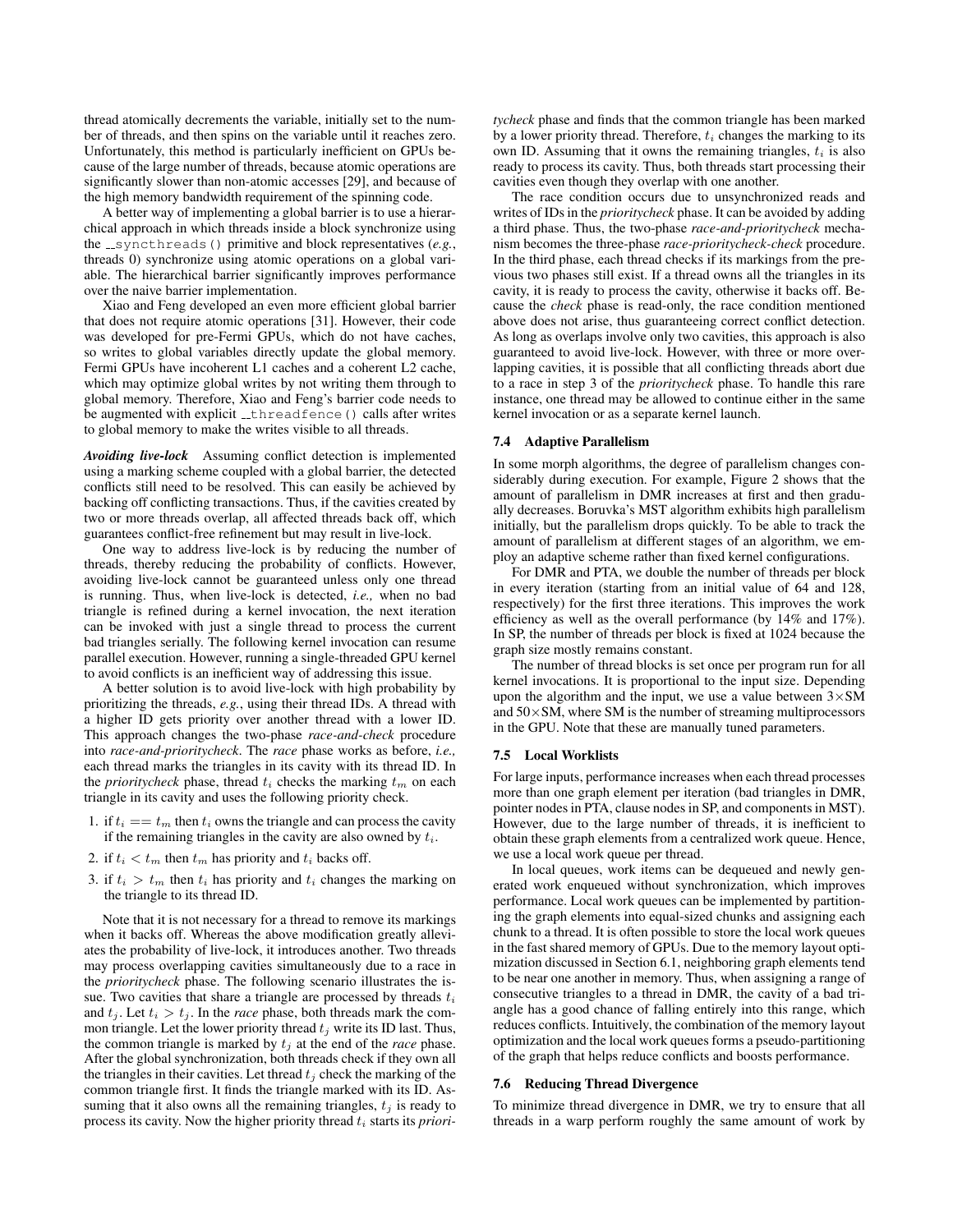

Figure 6. DMR runtime of the GPU, sequential CPU (Triangle), and multicore CPU (Galois) codes for different inputs

| Triangles           |                   | Speedup   |      |  |
|---------------------|-------------------|-----------|------|--|
| Total $\times 10^6$ | Bad $\times 10^6$ | Galois-48 | GPU  |  |
| 0.5                 | 0.26              | 27.6      | 80.5 |  |
|                     | 0.48              | 28.6      | 54.6 |  |
|                     | 0.95              | 27.2      | 54.8 |  |
| 10                  | 4.75              | 26.5      | 60.6 |  |

Figure 7. Speedup obtained using multicore (Galois) and GPU implementations of DMR over the sequential version (Triangle)

moving the bad triangles to one side of the triangle array and the good triangles to the other side. This way, the threads in each warp (except one) will either all process bad triangles or not process any triangles. Note that this distribution is not perfect since the amount of work depends upon the cavity size. Nevertheless, the sorting assigns roughly equal amounts of work to each warp-thread. We perform sorting at the thread-block level in each iteration. In PTA, we similarly move all pointer nodes with enabled incoming edges to one side of the array. An edge is enabled if the points-to information of its source has changed, thus requiring its destination to be processed. Since each clause node is connected to a fixed number of literal nodes in SP, the work distribution is largely uniform even without sorting. There is also no sorting in MST.

# 8. Experimental Evaluation

We evaluate the performance of our CUDA implementations on a 1.15 GHz NVIDIA Tesla C2070 GPU with 14 SMs (448 processing elements, *i.e.,* CUDA cores) and 6 GB of main memory. This Fermi GPU has a 64 KB L1 cache per SM. We dedicate 48 KB to shared memory (user-managed cache) and 16 KB to the hardwaremanaged cache. The SMs share an L2 cache of 768 KB. We compiled the code with *nvcc* v4.1 RC2 using the *-arch=sm 20* flag.

To execute the CPU codes, we used a Nehalem-based Intel Xeon E7540 running Ubuntu 10 with 8 hex-core 2 GHz processors. The 48 CPU cores share 128 GB of main memory. Each core has two 32 KB L1 caches and a 256 KB L2 cache. Each processor has a 18 MB L3 cache that is shared among its six cores.

#### 8.1 Delaunay Mesh Refinement

We compare the GPU DMR performance to two CPU implementations: the sequential Triangle program [28] and the multicore Galois version 2.1.4 [16].

The input meshes are randomly generated. We use the quality constraint that no triangle can have an angle of less than 30 degrees. The mesh sizes range from 0.5 million to 10 million triangles, and roughly half of the initial triangles are bad.

The relative performance of the three implementations for four different inputs is depicted in Figure 6. The x-axes show the number of threads used in the multicore version and the y-axes give the

|   | Optimization                           | Time (ms) |
|---|----------------------------------------|-----------|
|   | Topology-driven with mesh-partitioning | 68,000    |
| 2 | 3-phase marking                        | 10,000    |
| 3 | 2 + Atomic-free global barrier         | 6,360     |
| 4 | $3 + Optimized$ memory layout          | 5,380     |
| 5 | $4 +$ Adaptive parallelism             | 2,200     |
| 6 | 5 + Reduced thread-divergence          | 2,020     |
| 7 | $6 +$ Single-precision arithmetic      | 1,020     |
| 8 | $7 +$ On-demand memory allocation      | 1,140     |

Figure 8. Effect of optimizations on the running time of DMR using an input mesh with 10 million triangles

running time in milliseconds on a logarithmic scale. The two horizontal flat lines correspond to the sequential and the GPU runtime. The reported GPU runtime is for the execution of the do-while loop in Figure 3. Similarly, we only report the mesh-refinement runtime for the sequential and multicore codes.

It is evident that our GPU implementation is significantly faster than the serial and multicore codes are. It takes the GPU 1.14 seconds to refine the largest mesh consisting of 10 million triangles, out of which 4.7 million triangles are initially bad.

The speedups of the multicore and GPU implementations over the sequential implementation are shown in Figure 7. The multicore version running with 48 threads achieves a speedup between 26.5 and 28.6 on our data sets. The GPU version is  $2 \times$  to  $4 \times$  faster and achieves a speedup between 54.6 and 80.5 over the sequential code. Figure 8 shows the effect of individual optimizations on DMR.

### 8.2 Survey Propagation

Figure 9 shows the SP runtimes for  $K = 3$  and a clause-to-literal ratio of 4.2 (*i.e.,* hard SAT problems). The number of literals ranges from 1 million to 4 million. The GPU code is almost  $3\times$  faster than the 48-thread Galois code.

Both codes implement the same algorithm with one exception. The GPU code caches computations along the edges to avoid some repeated graph traversals. The importance of this optimization is more pronounced for larger  $K$ , as Figure 9 shows. Note that the hard SAT ratios differ (we obtained them from Mertens *et al.* [21]). The multicore version does not scale with the problem size and requires hours to complete. In contrast, the GPU version scales linearly and successfully completes within a few minutes.

#### 8.3 Points-to Analysis

The PTA runtimes on six SPEC 2000 inputs are shown in Figure 10. The CPU codes perform optimizations like online cycle elimination and topological sort that are not included in our GPU code. Yet, the GPU implementation is 1.9 to 34.7 times faster. Major performance gains are obtained by separating the phases for constraint evalua-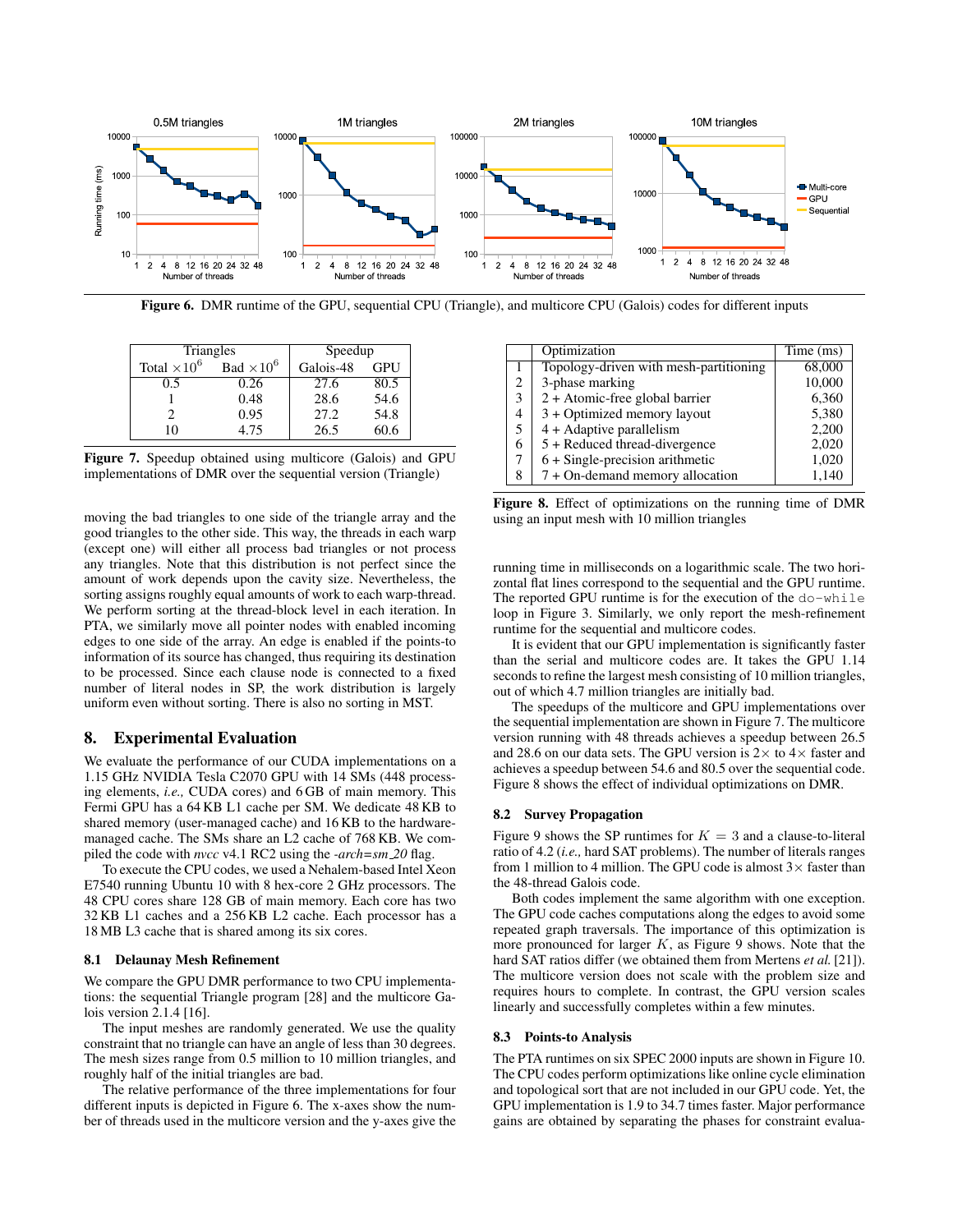| М             | N             | K | Time(s)   |     |  |
|---------------|---------------|---|-----------|-----|--|
| $\times 10^6$ | $\times 10^6$ |   | Galois-48 | GPU |  |
| 4.2           |               | 3 | 108       | 35  |  |
| 8.4           | 2             | 3 | 230       | 73  |  |
| 12.6          | 3             | 3 | 336       | 117 |  |
| 16.8          |               | 3 | 445       | 157 |  |
| 4.2           |               | 3 | 108       | 35  |  |
| 9.9           |               |   | 3,033     | 85  |  |
| 21.1          |               | 5 | 40,832    | 178 |  |
| 43.4          |               | 6 | OOT       | 368 |  |

Figure 9. Performance of Survey Propagation

tion and propagation and by transforming the code from a push- to a pull-based approach to avoid costly synchronization.

#### 8.4 Boruvka's Minimum Spanning Tree

We evaluate the GPU and multicore Galois MST codes on a range of graphs as shown in Figure 11. The graphs other than the road networks are randomly generated. The Galois version 2.1.4 implements edge contraction by explicitly merging adjacency lists. The GPU code implements it using components as discussed above. Note that we run the multicore MST version with up to 48 threads and report the runtime for the best-performing number of threads.

For road networks and grids, the multicore code achieves up to 7.0 million edges/sec and generally outperforms our GPU code, which only reaches up to 2.5 million edges/sec. For the RMAT and random graphs, however, the multicore rate drops to 0.014 million edges/sec, whereas the GPU achieves 0.85 million edges/sec, greatly outperforming the CPUs. This behavior is due to differing graph densities that affect the edge-contraction performance. Road networks and grids are relatively sparse, *i.e.,* have small degrees, whereas the RMAT and random graphs are denser. The cost of merging adjacency lists in the Galois version is directly proportional to the node degrees. Therefore, denser graphs are processed more slowly. Moreover, the cost increases for later iterations as the graph becomes smaller and denser. In contrast, the GPU implementation maintains the original adjacency list for each node and performs edge traversals per node. The cost of merging increases with the number of nodes rather than with the number of edges because each component only contains nodes, and component merging requires node merging rather than edge merging.

Based on this observation, we modified the Galois implementation (in version 2.1.5) to also use a component-based approach. Additionally, the new multicore code incorporates a fast union-find data structure that maintains groups of nodes, keeps the graph unmodified, and employs a bulk-synchronous executor. The resulting CPU code is much faster and, in fact, outperforms the GPU code. It would be interesting to see whether including these optimizations in the GPU code would result in a similar performance boost.

#### 9. Related Work

There are many implementations of parallel graph algorithms on a variety of architectures, including distributed-memory supercomputers [32], shared-memory supercomputers [2], and multicore machines [16]. DMR in particular has been extensively studied in sequential [8], multicore [6] and distributed-memory settings [14].

Irregular programs have only recently been parallelized for GPUs. Harish and Narayanan [10] describe CUDA implementations of graph algorithms such as BFS and single-source shortest paths computation. BFS has received significant attention [9, 12, 17, 20]. In these algorithms, the structure of the graph remains unchanged, simplifying the implementation. Hong *et al.* [11] propose a warp-centric approach for implementing BFS, which is related to

|             |       |       | Time (ms) |           |      |
|-------------|-------|-------|-----------|-----------|------|
| Benchmark   | Vars  | Cons  | Serial    | Galois-48 | GPU  |
| 186.crafty  | 6.126 | 6.768 | 595       | 86        | 44.4 |
| $164$ .gzip | 1,595 | 1,773 | 456       | 73        | 7.1  |
| 256.bzip2   | 1,147 | 1,081 | 396       | 94        | 2.7  |
| $181$ .mcf  | 1,230 | 1,509 | 382       | 59        | 8.7  |
| 183.equake  | 1,317 | 1,279 | 436       | 49        | 3.3  |
| $179.$ art  | 586   | 603   | 485       | 72        | 7.4  |

Figure 10. Performance of Points-to Analysis

our solution for distributing work among threads. Vineet *et al.* [30] and Nobari *et al.* [23] propose computing the minimum spanning tree and forest, respectively, on GPUs. Both implementations use statically allocated memory.

There are relatively few GPU implementations of *morph* algorithms. Burtscher and Pingali [5] describe an implementation of an *n*-body simulation (Barnes Hut algorithm) based on unbalanced octrees. Whereas tree building is a morph operation, the vast majority of the runtime is spent in the force calculation, which does not modify the octree. Prabhu *et al.* [25] describe a GPU implementation of a 0-CFA analysis and Mendez-Lojo *et al.* [18] implemented an Andersen-style points-to analysis on the GPU. In these two algorithms, the number of nodes in the graph is invariant, and the number of edges grows monotonically until a fixed-point is reached. Our work deals with more general morph algorithms.

Our conflict-detection scheme has some similarity to the coloring heuristic of Jones *et al.* [13]. However, their distributed memory algorithm involves no aborting threads; hence, there is no issue with live-lock. Delaunay triangulation (not refinement) has been studied by several researchers [27]. A refinement algorithm based on edgeflipping has been proposed by Navarro *et al.* [22]. Although it is a morph algorithm, it does not exhibit the same challenges because the number of nodes and edges in the mesh do not change during execution. Instead, edges are flipped to obtain a better triangulation.

To the best of our knowledge, ours is the first paper on general morph algorithms for GPUs that describes efficient arbitrary subgraph addition and deletion and provides general techniques for implementing other morph algorithms.

# 10. Conclusions

Using a GPU to accelerate morph algorithms is very challenging. In this paper, we describe various aspects of efficiently implementing such algorithms on GPUs and discuss techniques for subgraph addition and deletion, conflict detection and resolution, and improving load distribution and work efficiency. We illustrate our techniques on efficient GPU implementations of four graph algorithms that modify the underlying graph in different ways: Delaunay Mesh Refinement, Survey Propagation, Points-to Analysis, and Boruvka's MST algorithm. We evaluate the effectiveness of our implementations on a range of inputs and show that our techniques lead to large speedups compared to multicore and sequential versions of these algorithms. We hope that this work proves useful for other GPU implementations of general morph algorithms.

# Acknowledgments

This work was supported by NSF grants 0833162, 1062335, 1111766, 1141022, 1216701, 1217231 and 1218568 as well as gifts from NVIDIA, IBM, Intel and Qualcomm Corporations.

#### References

[1] L. O. Andersen. *Program Analysis and Specialization for the C Programming Language*. PhD thesis, DIKU, University of Copenhagen,